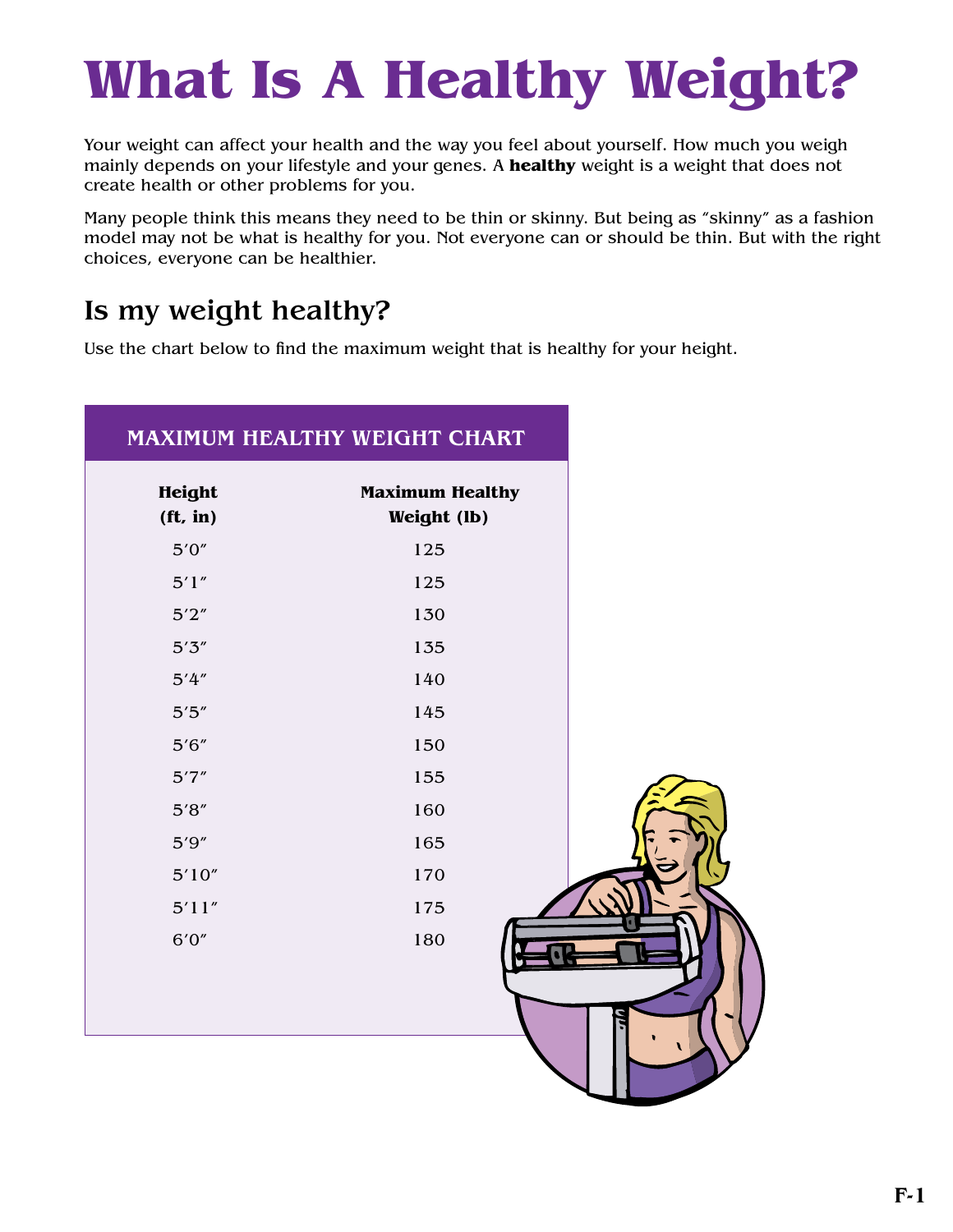## What is Body Mass Index (BMI)?

Body Mass Index (BMI) adjusts your weight for your height. The maximum healthy weights shown in the chart on page F-1 are based on BMI. The higher your BMI is, the greater your chances of heart disease, stroke, high blood pressure, diabetes, osteoarthritis, some cancers, and/or sudden death.

### Do I have a healthy BMI?

With a calculator, it is easy to figure out your BMI. Use this simple formula (using pounds and inches).

#### **Your weight X 703 BMI =**

#### **Your height X your height**



The example below shows the BMI for Sarah, who is 5'3" (63") and weighs 150 pounds.

**Step 1:** Multiply Sarah's weight by 703: 150 X 703 = **105,450**

**Step 2:** Multiply Sarah's height (in inches) by itself: 63 X 63 = **3,969**

**Step 3:** Divide 105,450 (Step 1) by 3,969 (Step 2): 105,450 ÷ 3,969 = **26.56**

**Step 4:** Round up the number in Step 3: Sarah's BMI is **27** (overweight).

### What does my BMI mean?

#### You are **underweight** if you have a BMI **less than 18**.

- $\triangle$  Take note! You have a lower chance of getting heart disease and diabetes, but being underweight can also be unhealthy.
- $\triangle$  Talk to your doctor if you recently have lost a lot of weight without trying: sudden weight loss can be a warning that you have a health problem.

You are at a **healthy weight** if you have a BMI **between 18 and 24.**

- $\triangle$  Good job! Your weight does not increase your chances of having heart disease and other related health problems.
- $\triangle$  Talk to your doctor: your cholesterol and triglyceride levels, your blood pressure, and your family history may still increase your chances of heart disease. Your doctor can help you figure out how to lower the risk.

You are **overweight** if you have a BMI **between 25 and 29**.

- $\triangleleft$  Attention! Your weight increases your chances of having health problems such as heart disease, diabetes, stroke, osteoarthritis, and some cancers.
- Make eating well and being active part of your daily routine: you can get back to a healthy weight and live life to the fullest.

You are **obese** if you have a BMI of **30 or above.**

- $\triangle$  Watch out! Your weight means you have a greater chance of getting heart disease, diabetes, stroke, osteoarthritis, and some cancers and/or you could die suddenly.
- $\hat{\mathbf{v}}$  Take steps now to change your lifestyle and lose weight: bringing your weight down can help you avoid serious health problems. Make eating well and being active part of your daily routine.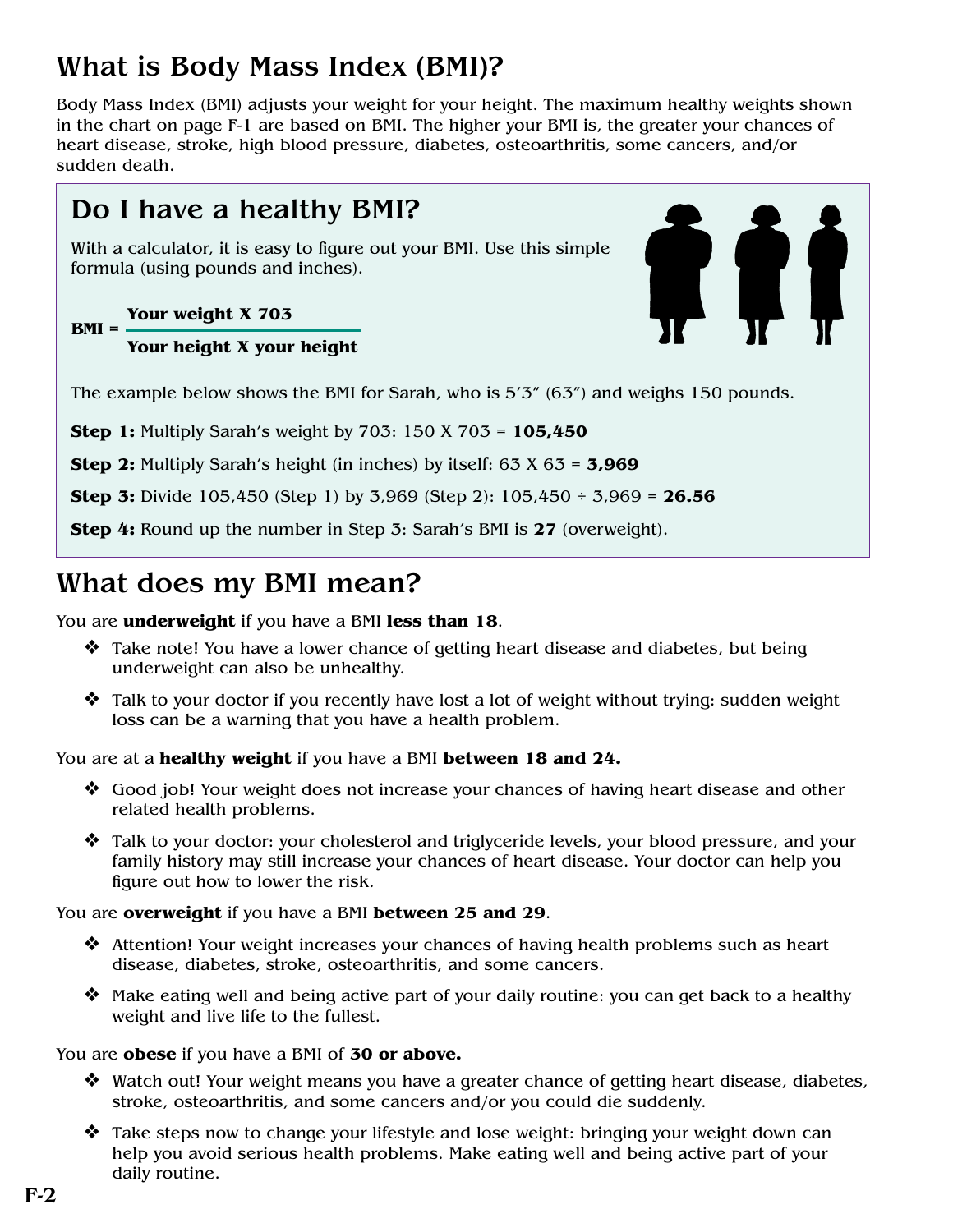## **Bananas, Pears, and Apples**

### **What are the three body shapes?**

People are born with one of three basic body shapes: Bananas, Pears, and Apples.

**Bananas** are tall, thin and have low percent body fat. They may have trouble gaining weight or muscle.

**Pears** are larger at the bottom than the top. They have low to moderate body fat. They tend to gain and lose weight more easily.

**Apples** are larger on top than on the bottom. In other words, they have more weight around their waist and chest than in their hips. They tend to have big bones and medium to large percent body fat. They have a harder time losing weight.



### **What does my body shape have to do with my health?**

Your health is not only affected by how much body fat you have, but by *where* it is. Appleshaped people (with more fat around their waists) have a greater chance of having heart disease, diabetes, and other related diseases than people shaped like pears or bananas.

You can't change the basic body shape that you were born with. But that doesn't mean that you can't help prevent heart disease and other health problems. If you know your shape, you can stay healthy by eating healthier and being physically active. Apple-shaped people especially need to stay at a healthy weight.

## **What's MY body shape?**

Look in the mirror. If you can't tell what shape you are, here's how to find out:

- $\clubsuit$  Use a cloth tape measure. Wrap it around your waist, above your belly button. Write down the number in inches.
- $\triangleleft$  Next, wrap the tape measure around the largest part of your hips. Write down the number in inches.
- $\triangleleft$  Compare the two numbers:
	- Waist size greater than hip size = apple shape.
	- Waist size smaller than hip size = pear shape.
	- Waist, hips, and shoulders all about the same size = banana shape.
- **→** If you have a waist size of more than **35 inches**, you may be more likely to have future health problems like type 2 diabetes, high blood pressure, and heart disease.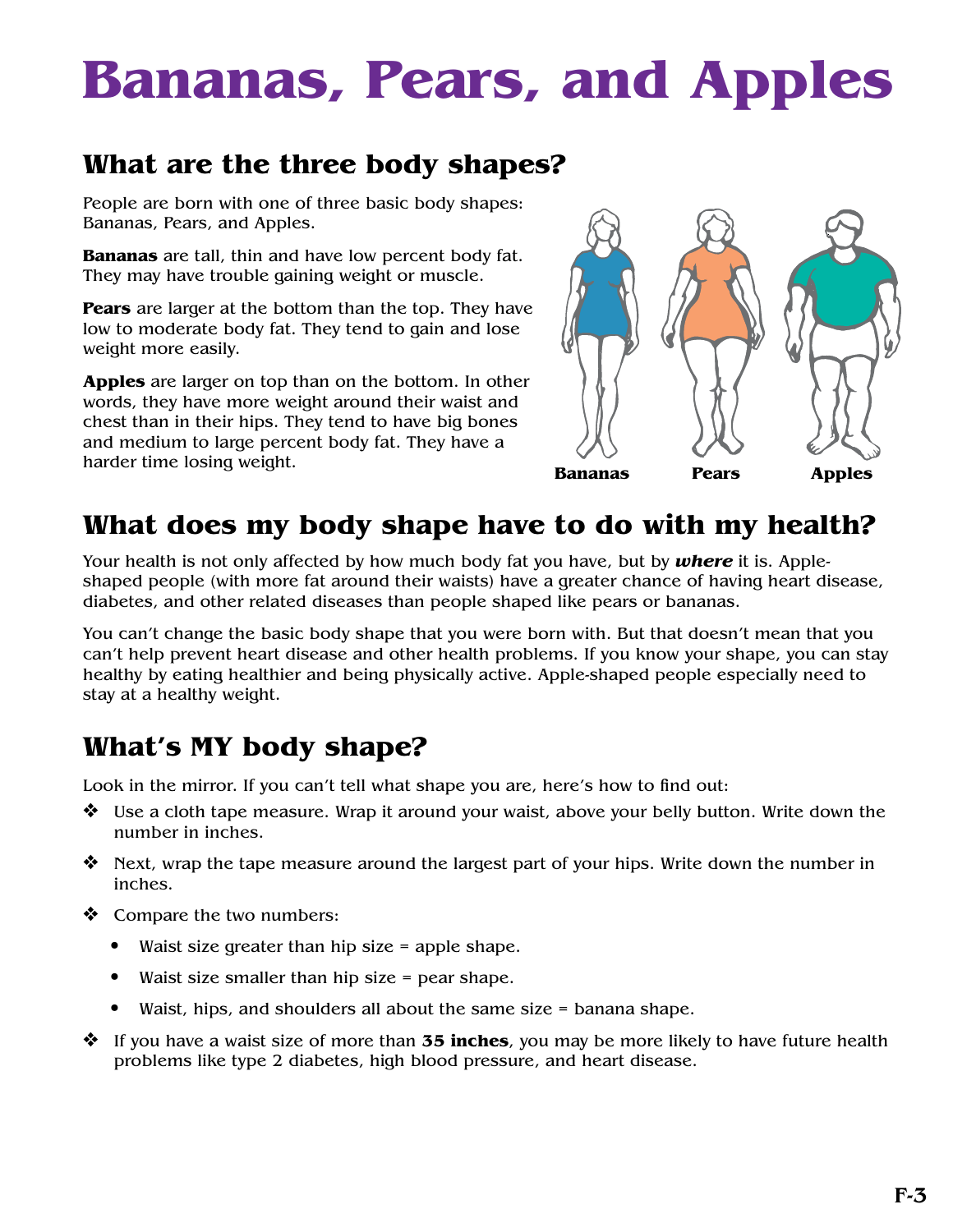## **Getting Started**

#### **I am ready to lose weight. Where do I begin?**

- **❖** Look at the *Maximum Healthy Weight* chart on page F-1. If you weigh more than the maximum healthy weight for your height, try to lose 5-10% of your body weight. (See the *Easy Math Chart* below.)
- $*$  For example, if you are 5'6" and you weigh 170 pounds, you could start by trying to lose 9-17 pounds.

#### **Why 5-10%?**

- $\bullet$  Losing just 5-10% of your body weight can lower your chances of getting heart disease and diabetes.
- $\bullet$  Losing 5-10% is a goal you can reach.
- $\bullet$  Losing 5-10% can give you the confidence to lose even more.
- $\triangleleft$  Best of all, it can help you feel better!

#### **What if I want to lose more?**

- $\cdot$  If you want and need to lose more weight after losing 5-10%, go for it!
- $\clubsuit$  Take things one step at a time. It's easier than trying to lose a lot of weight all at once.

#### **How much should I lose each week?**

- It's safe to lose 1-2 pounds a week. (That's about 4-8 pounds a month.)
- It's unhealthy to lose more than 2 pounds a week, and also harder to keep the weight off.



### *Easy Math Chart*

To figure out **10%** of your current weight, take your weight and drop the last number:

#### **223 pounds = 22 pounds**

To figure out how much **5%** of your weight is, divide the 10% number by 2:

#### **22 pounds ÷ 2 =11 pounds**

So if Sally weighs 220 pounds, her **5-10% goal** would be to **lose 11-22 pounds**.

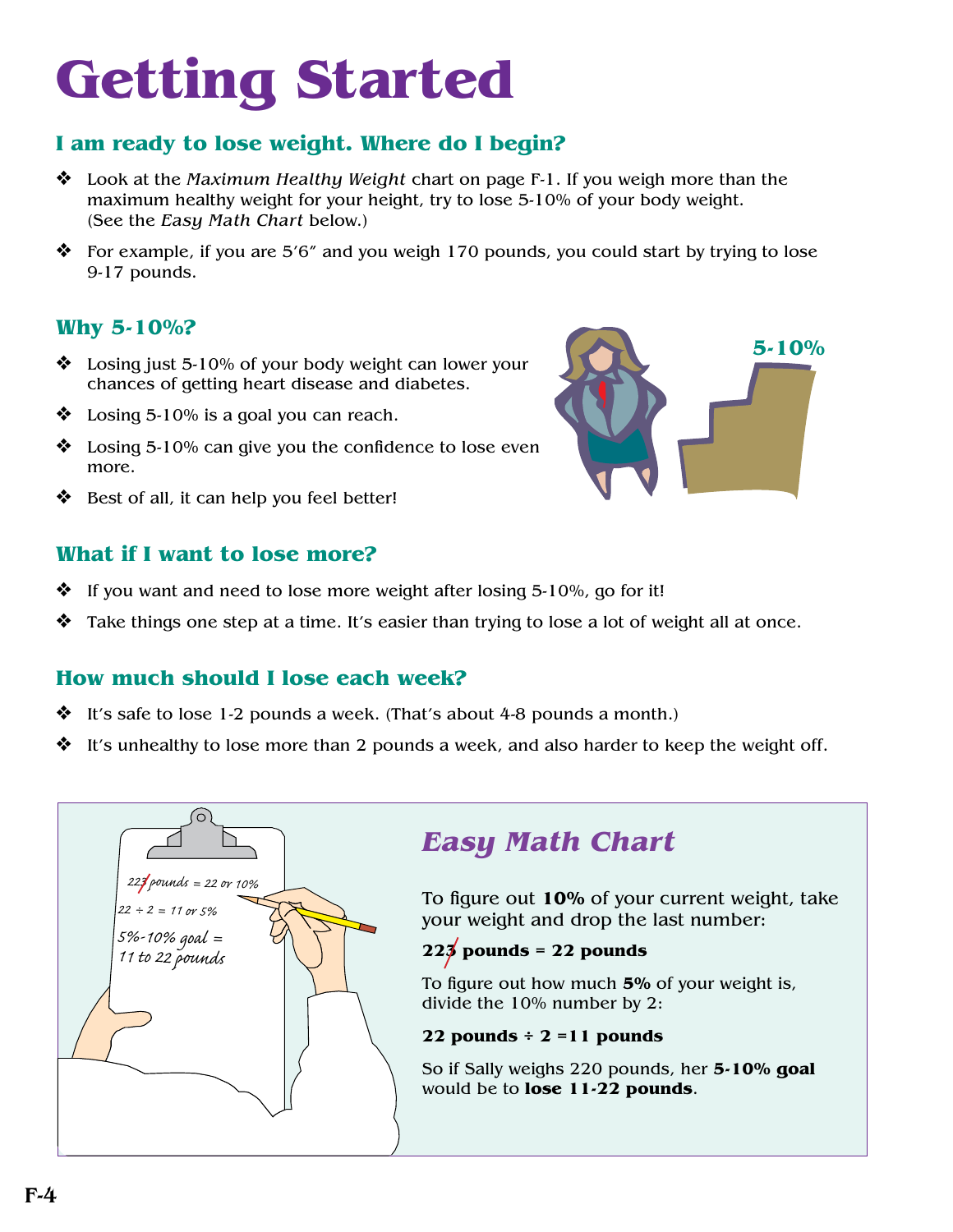## **Tip the Calorie Balance**

#### **When you eat food, you take in calories.**

Calories in food come from fat, carbohydrates (starches and sugars), and protein. Alcohol also has calories. Fat and alcohol have the most calories per gram.

#### **Calories measure the energy you use up or "burn."**

You use some calories just by breathing. You use even more calories when you are physically active. For example, one mile of brisk walking (15-20 minutes) burns about 100 calories.

#### **Your weight is the balance between the calories (energy) you:**

**Take in by eating, and Use up by being active**

#### **Remember:**

- $\bullet$  To lose weight, use more energy (by being more active) than you take in with the foods you eat.
- $\triangleleft$  Slow, steady weight loss (1 or 2 pounds a week) is the best way to lose body fat.
- $\triangleleft$  Make the changes part of your lifestyle...and you will keep the weight off.

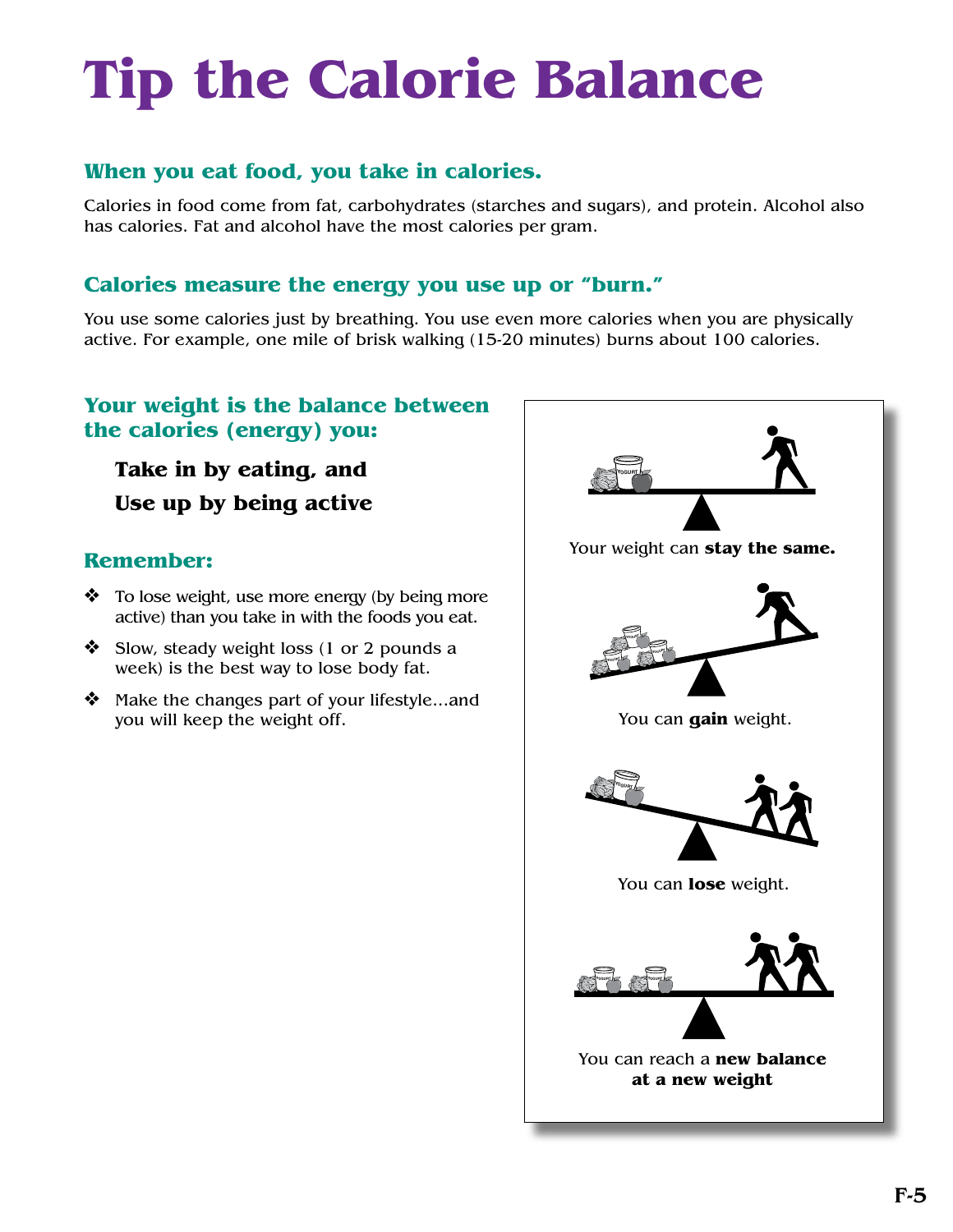### **Cutting 500 calories a day is as simple as 1, 2, 3!**

|                                                             | <b>Total:</b> | $-499$ calories |
|-------------------------------------------------------------|---------------|-----------------|
| 3. Take a 15-20 minute brisk walk after dinner.             |               | $-100$ calories |
| of a fudge nut brownie (340 calories).                      |               | $-259$ calories |
| 2. Eat a medium apple (81 calories) for dessert instead     |               |                 |
| 1. Drink water at lunchtime instead of a 12-oz can of soda. |               | $-140$ calories |

| <b>To lose:</b>         | Tip the balance this much:                                  |  |
|-------------------------|-------------------------------------------------------------|--|
| 1 pound per week        | 3,500 calories per week (or <b>500 each day</b> for 7 days) |  |
| 1 $1/2$ pounds per week | 5,250 calories per week (or <b>750 each day</b> for 7 days) |  |
| 2 pounds per week       | 7,000 calories per week (or 1,000 each day for 7 days)      |  |

See *Healthy Eating*, page B-1 for information on making healthy food choices.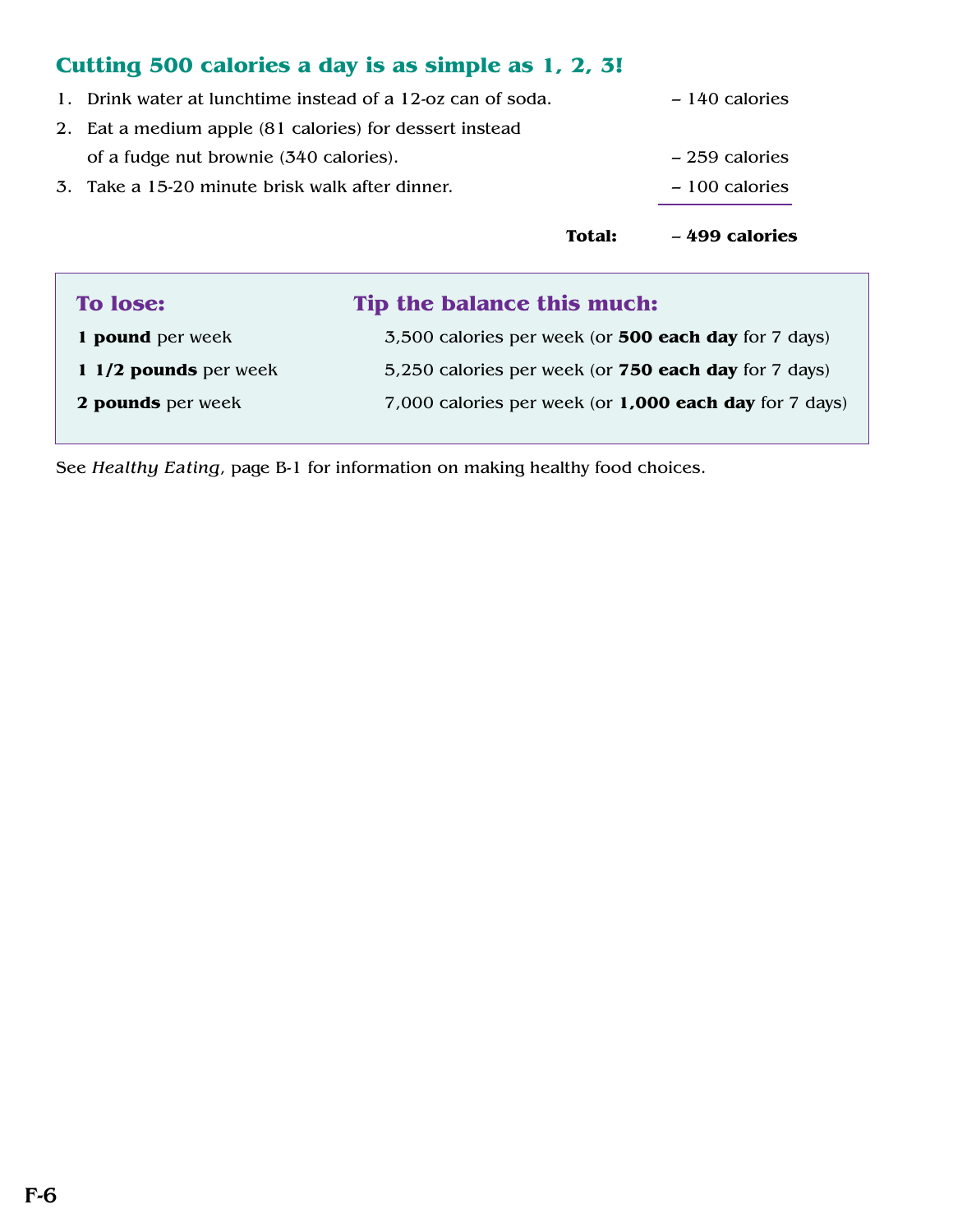## **Setting Goals**

If you want to lose weight or control your weight, set the right goals and think SMART! Your goals should be:

- **1. Specific:** Think about what activity you will do, and when or how you will do it. Setting a goal to "be more active" sounds good, but it is not specific.
- **2. Measurable:** How will you know when you reach your goal? Instead of just planning to lose weight, decide how many pounds you would like to lose, and by when.
- **3. Achievable:** Pick a goal that you know you can reach don't try to lose 20 pounds in one week. Remember, slow and steady wins the race!
- **4. Realistic:** Don't make your goal too hard. Is it realistic to decide to "walk for 60 minutes, seven days a week"? What happens if you have to work late or it rains? "Walk for 60 minutes, five days a week" may be more realistic for your situation.
- **5. Time-bound:** Pick a time frame: Do you want to meet your goal next week or in three months? Setting a time limit will help you take action.

#### **Write down your goal**

Think about the goals you want to set. Do you want to **lose weight** or **stay at the same weight**? It might be helpful to fill out a weight loss or weight maintenance goal statement like the example below.

#### **SMART weight loss goal:**

My goal is to lose 4-5 pounds (*specific, measurable, achievable***)** in 1 month (*time-bound***)** by cutting 500 calories a day (*achievable*). I will cut 500 calories by drinking 4 cups of water instead of the 3 regular sodas that I have every day (*specific, realistic***)**. I will also do 60 minutes of brisk walking every day (*specific*).

#### **SMART weight maintenance goal (for a 5'5" woman):**

My goal is to maintain my weight at 140 pounds (*specific, measurable, achievable)*. I will do this by checking my weight once a week (*time-bound*), eating at least 7 servings of vegetables and fruits each day (*specific, realistic*), and by doing 60 minutes of brisk walking on most days (*specific, realistic*).

Write down your own SMART weight loss or weight maintenance goal below. Keep it Specific, Measurable, Achievable, Realistic, and Time-bound.

\_\_\_\_\_\_\_\_\_\_\_\_\_\_\_\_\_\_\_\_\_\_\_\_\_\_\_\_\_\_\_\_\_\_\_\_\_\_\_\_\_\_\_\_\_\_\_\_\_\_\_\_\_\_\_\_

\_\_\_\_\_\_\_\_\_\_\_\_\_\_\_\_\_\_\_\_\_\_\_\_\_\_\_\_\_\_\_\_\_\_\_\_\_\_\_\_\_\_\_\_\_\_\_\_\_\_\_\_\_\_\_\_

### My goal is:



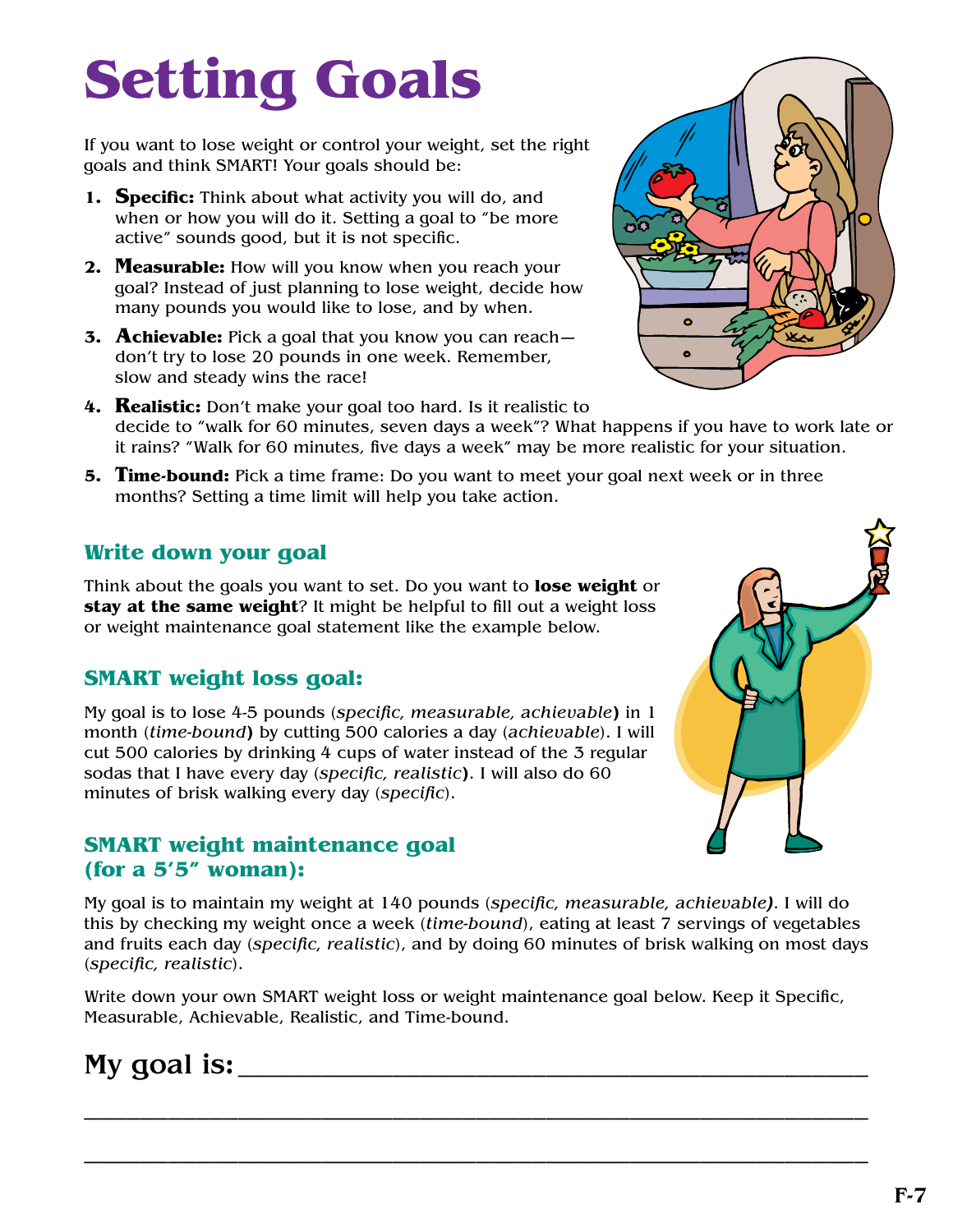#### **Track your progress**

It's good to keep track of how you're doing, but don't get hung up on numbers—the most important thing is to make some progress, even if it is just a little.

#### **Watch your measurements.**

Using a ribbon, start at your belly button and wrap the ribbon around your waist until one end meets the other, then mark it with a marker or dark pen. Repeat over time. As the marks on the ribbon get closer together, you will be able to see how you're doing.

#### **If you are trying to** *lose* **weight, weigh yourself—but not too often.**

Don't weigh yourself more than **once a week**. Weighing yourself every day is not helpful because:



- 1) Your weight will not change much from day to day, and
- 2) Weighing yourself a lot can make you feel more pressure.

#### **If you are trying to** *maintain* **your weight, weigh yourself more often.**

Weighing yourself more often can give you the information that you need to stay on track. It's easier to get back on track after 2 pounds of weight gain than after 5 pounds. The numbers on the scale can remind you to ask yourself these questions:

- **◆ Are my portions right for me?** (Maybe you are eating more than you think when you snack between meals.)
- **◆ Am I eating mostly healthy foods?** (Maybe you are eating too many salty foods and your body is holding on to more water.)
- **bo I need to step it up a notch?** (Maybe you need to go for longer walks or walk at a faster pace now that you are in better shape.)

#### **Stick to your eating plan and physical activity goals. The results you want will come with time.**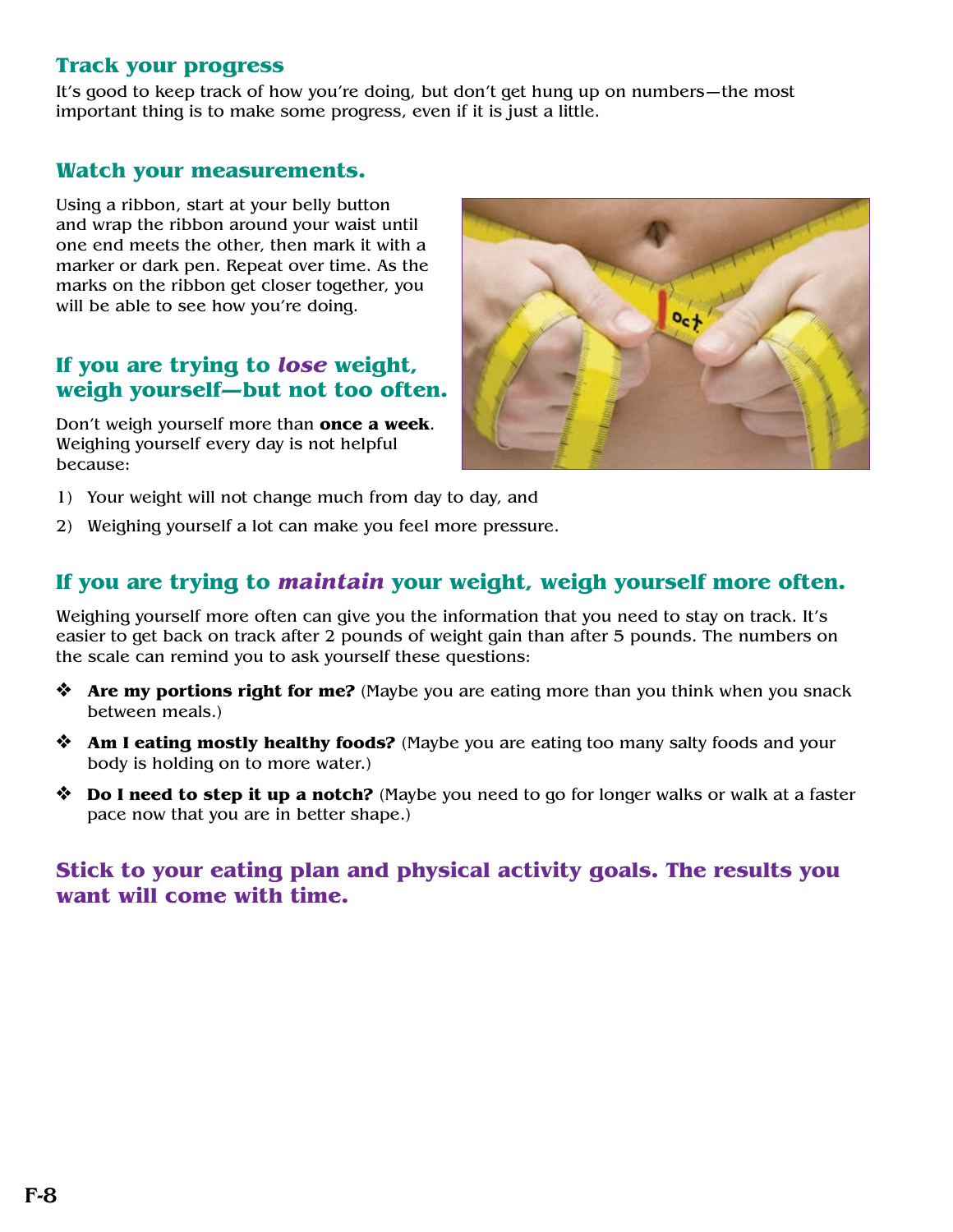## **The Keys to Success**

There are six keys to successfully losing weight and maintaining a healthy weight.

#### **1. Know your food habits.**

- **❖** Be aware of **what** you are eating.
	- **•** Keep a food diary. Write down everything you eat or drink.
	- **•** Read food labels. Know what you're putting into your body!
- **❖** Be aware of **how much** you are eating.
	- Being full (no longer hungry) is not the same as being stuffed (eating more than you need). Eat slowly. Ask yourself, "If I stopped eating right now, would I still feel hungry?" If your answer is NO, **stop eating.** You can eat the leftovers later!
	- Don't eat while you are driving, talking on the phone, watching TV, or reading. When you are doing other things, it's easy to overeat.

#### **2. Take charge of what you eat.**

#### v **Plan** ahead.

- Know what situations and places make you overeat or eat unhealthy foods and try problem-solving skills. For example:
	- Put fruit on your desk, not candy.
	- If you crave doughnuts when you walk past the store, change your route.
- Plan meals and shop at the beginning of the week so you're less tempted to eat out.
- Shop from a list so you don't buy foods you don't need.
- Stock your kitchen with healthy foods, and keep healthy snacks in your car or purse.
- Have ingredients for quick meals on hand so that you can eat well even when you don't have a lot of time to cook.
- Make your lunch the night before.

#### v Measure **portions**.

- Put snack foods into small, single-serving ziplock bags.
- Measure grains like brown rice and whole wheat pasta with measuring cups.
- v Eat in the **kitchen or dining room**.
	- Eat only when you're hungry, not out of habit.
	- Don't eat in front of the TV!
- v Don't go for **seconds**—serve your plate from the stove so you won't be tempted to reach for more.
- **→** Eat out less often—save yourself extra pounds and save \$ too! When you do eat out, use the tips in *Eating "smart" at restaurants,* next page.

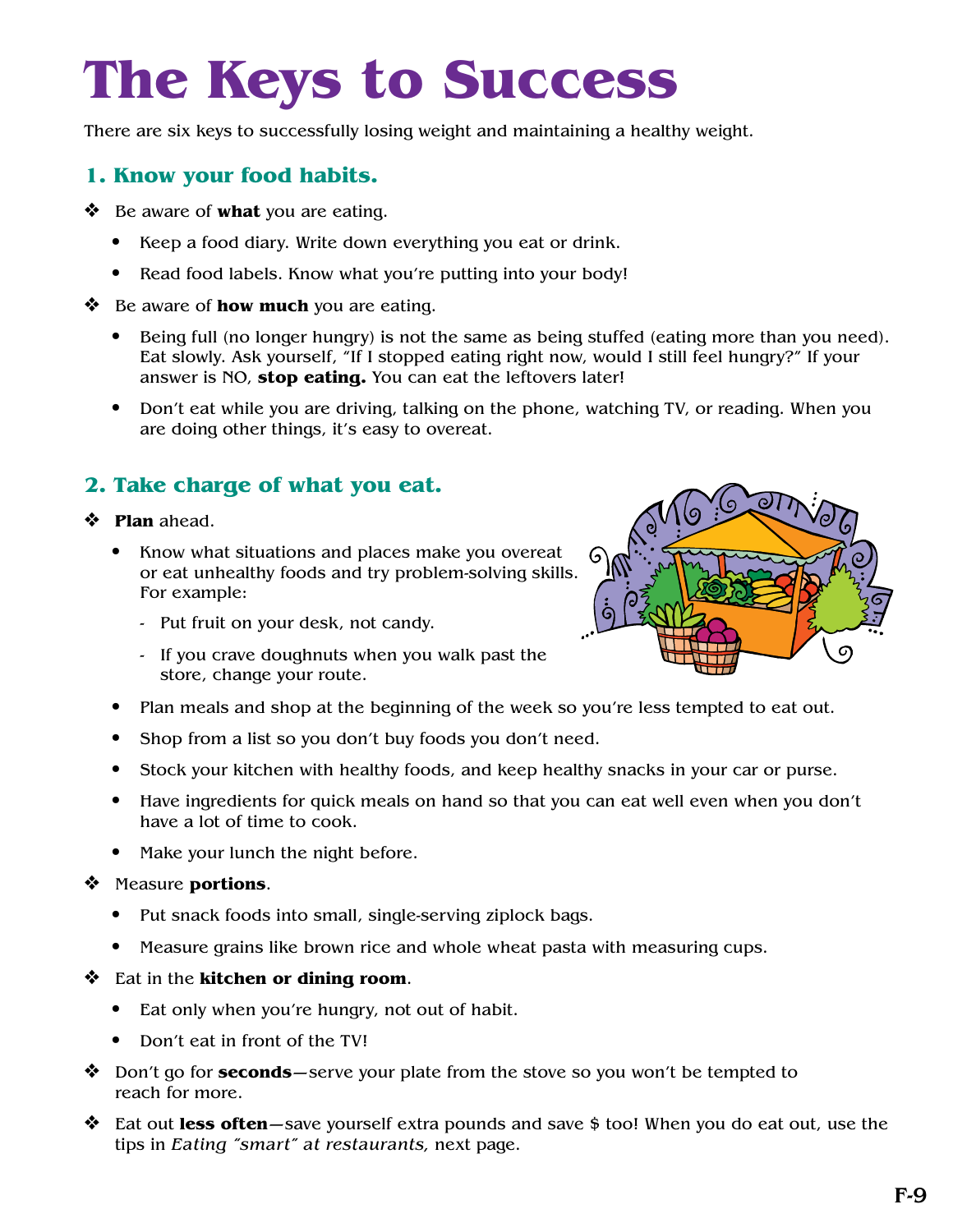## **Eating "smart" at restaurants**

Eating out can be fun, but if you're trying to lose or maintain your weight, it can also cause problems. Use these tips:

- Avoid all-you-can eat restaurants. If you go, choose reasonable amounts of healthy foods.
- v Don't order super-sizes. Order smaller portions, or put half of what you order in a to-go box. Don't be fooled—many items sold as a single portion or a "regular" size are actually 2 or more servings!



 $\bullet$  Begin with a salad or broth-based soup—it will help fill you up with fewer calories. But remember: Cream soups have more calories, and a salad is only as healthy as the toppings on it. A serving of salad dressing is about 1-2 tablespoons.

#### **3. Eat healthier foods.**

- Make **small changes**.
	- Use your food diary to figure out what foods you can cut out and what foods you can replace with healthier options.
	- Make your own salad dressing with olive oil and vinegar or lemon juice.
	- Eat sharp cheeses—you get more flavor with smaller amounts.
	- Stay away from fried foods at fast food places and other restaurants—if you like fried foods, make your own at home with a small amount of vegetable oil.
	- Eat a small handful of nuts instead of snack chips, and have fresh fruit for dessert.
- **◆** Make **water** your beverage of choice.
	- Drink water or unsweetened tea instead of drinks with added sugars.
	- Instead of fruit juice, have fresh fruit.
	- **12 •** Drink alcohol in moderation—wine and beer have calories, too! Try light beer instead of regular.
- v Eat 5 or more servings of **vegetables** and about 4 servings of **fruit** a day.

#### **Chew on this:**

How many pounds would you gain by "supersizing" 3 times a week for 1 year at an average fast food restaurant?

**Answer:** 15 pounds!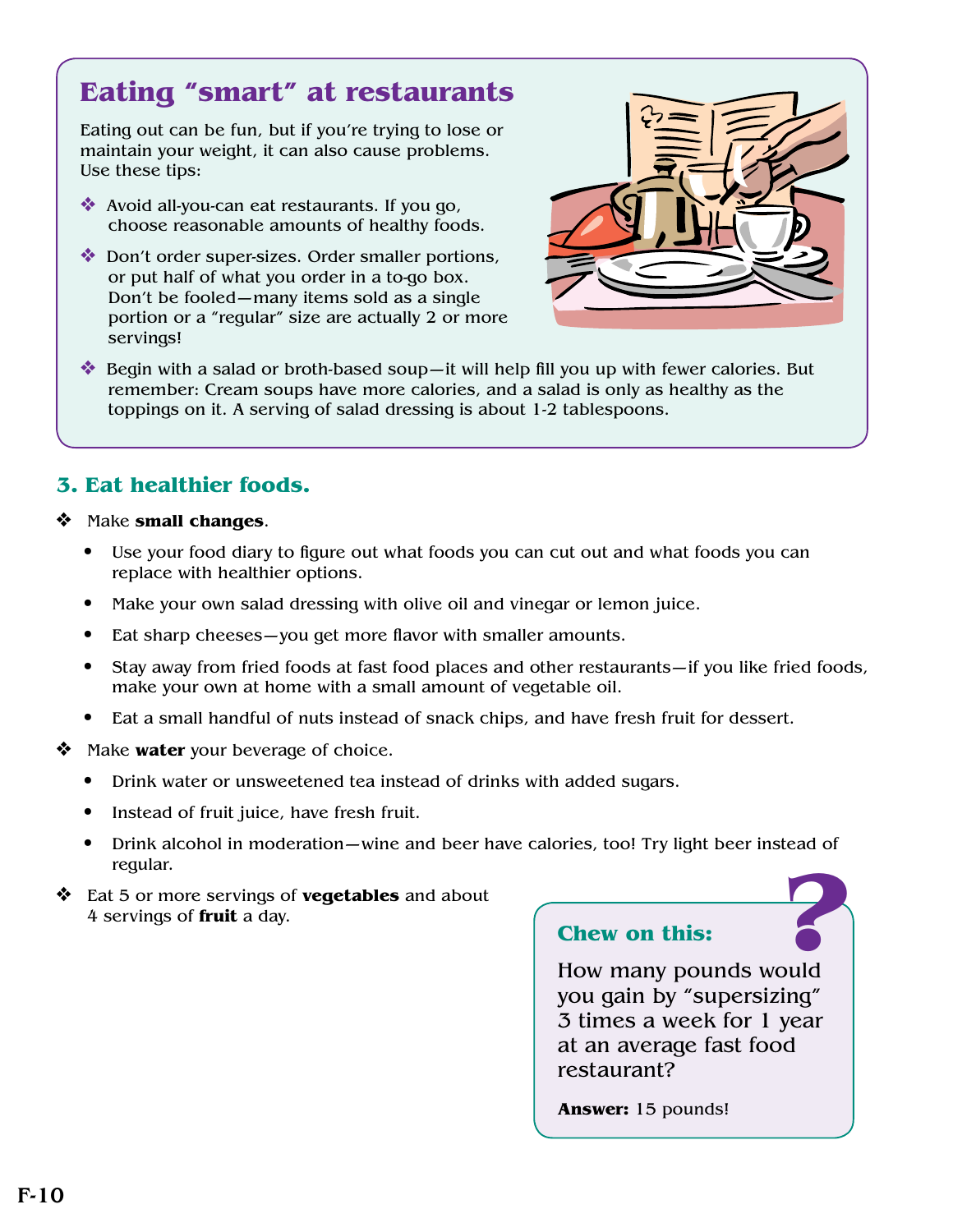Eating healthy and balanced foods is the best way to get the vitamins and minerals you need. However, you might want to take a multivitamin if you:

 $\triangleleft$  eat a special diet

 $\triangleleft$  drink a lot of alcohol

 $\bullet$  smoke

 $\triangleleft$  cannot absorb nutrients well

- $\cdot$  are over 65
- $\triangleleft$  are a postmenopausal woman
- $\triangleleft$  are on a very low-calorie diet
- $\triangleleft$  are on a low-carbohydrate diet

#### **4. Do regular physical activity.**

- **↓** Be aware of **how active** you are.
	- Write down minutes of daily physical activity.
- **❖** Do 60 minutes of physical activity **most days**.
	- Find an activity you enjoy. Try brisk walking or dancing to your favorite songs at home!
	- Increase your activity over time—work up to 60–90 minutes a day to keep weight off.

#### v Use a **pedometer**.

- Wear a pedometer for a whole day and record how many steps you take. The next day, take a few more steps. Each day take more steps than the day before.
- If you can, work your way up to 10,000 steps a day (between 4 and 5 miles).

#### **5. Get support and learn to deal with stress.**

- v Build a **circle of support**.
	- Get support from people you know well who also want to lose or maintain weight.
	- Meet with your support group to talk about your weight loss goals and how you can help each other.
- **Example 3 Manage stress** and negative thinking.
	- Stress can lead to emotional eating and weight gain. Learning to deal with stress and negative feelings can help you lose weight and keep it off.
- $\clubsuit$  When you are stressed out, don't smoke, drink alcohol, or eat more than usual. You'll only feel worse.

#### **6. Plan for slips and lapses.**

- v Take it **one day at a time**.
	- Everyone has good days and bad days—don't give up!
	- Don't get upset about "blowing" your diet. If you start eating a lot of unhealthy foods again, remind yourself why you want to lose weight. You are worth the effort!



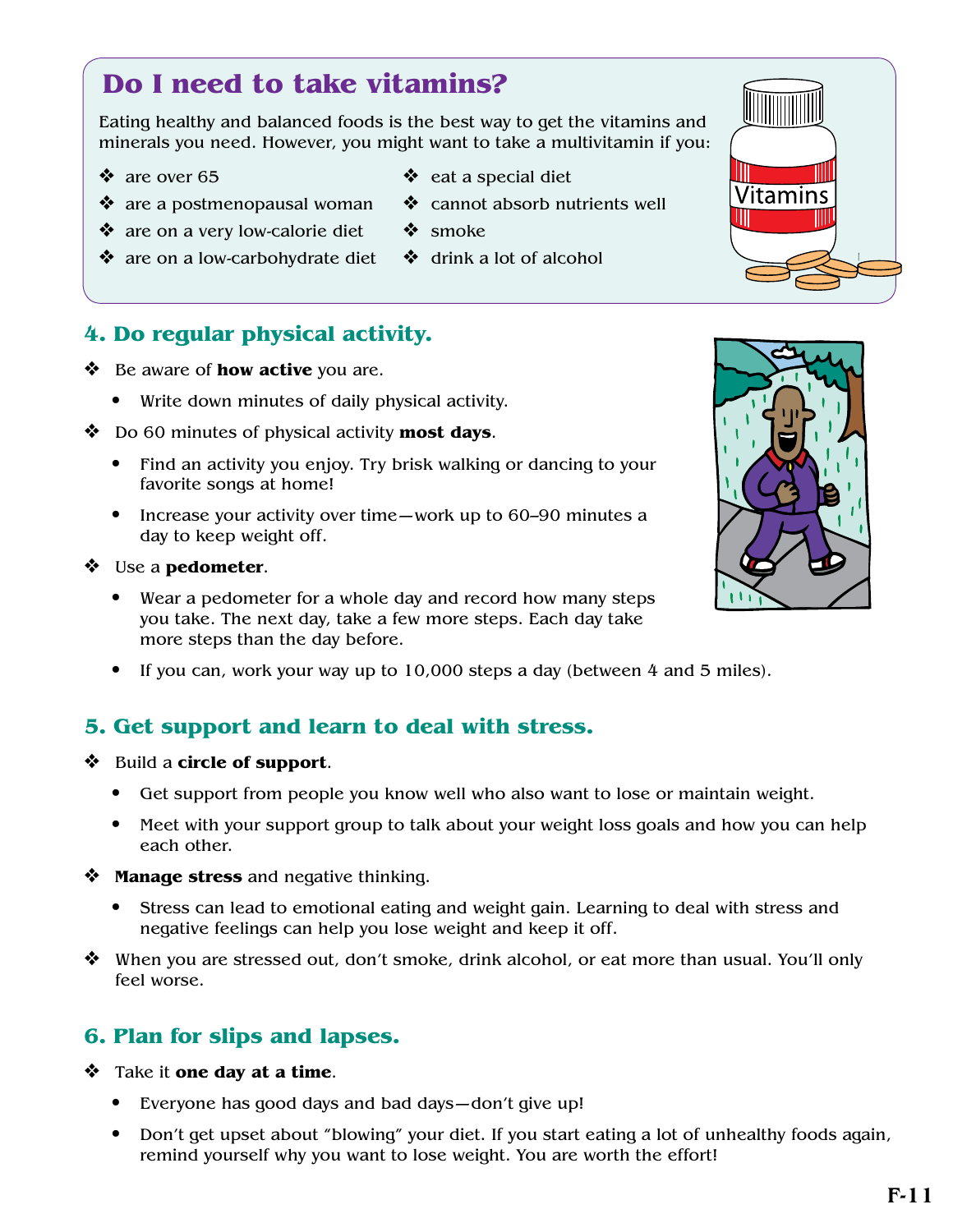## **Success Stories**

Most eating plans will help you lose weight in a short period of time (usually 15-25 weeks). But keeping the weight off (or maintaining your current weight) is a lifelong effort. The National Weight Control Registry (NWCR) talks to people who have lost **at least 30 pounds** and kept the weight off **for a year or more**. Here are the secrets to their success:

| <b>Eating Plan:</b>       | ❖ Low-calorie and low in saturated and trans fats        |  |
|---------------------------|----------------------------------------------------------|--|
|                           | ❖ Breakfast every day                                    |  |
|                           | ❖ Three meals and two snacks per day                     |  |
| <b>Physical Activity:</b> | ❖ Very little TV watching                                |  |
|                           | $\triangleleft$ At least 60 minutes of activity each day |  |
|                           | ❖ Favorite physical activities:                          |  |
|                           | Walking<br>٠                                             |  |
|                           | Cycling<br>$\bullet$                                     |  |
|                           | Weight lifting<br>$\bullet$                              |  |
|                           | Aerobics<br>$\bullet$                                    |  |
|                           | Running<br>$\bullet$                                     |  |
|                           | Stair climbing                                           |  |
| <b>Eating Out:</b>        | ❖ Less than once a week at fast food restaurants         |  |
|                           | ❖ About 2-3 times a week at non-fast food restaurants    |  |
| Self-weighing:            | ❖ At least once a week                                   |  |

#### **Your past doesn't have to be your future!**

Most NWCR members had tried and failed to lose weight before, and almost half were overweight as a child or had family members who were obese.

#### **You can feel better!**

You will feel better when you lose weight and keep it off. Set aside time each day to do activities that you enjoy.

#### **It's better to maintain than to gain!**

Whatever your weight is, you can stay healthier by not gaining any more.

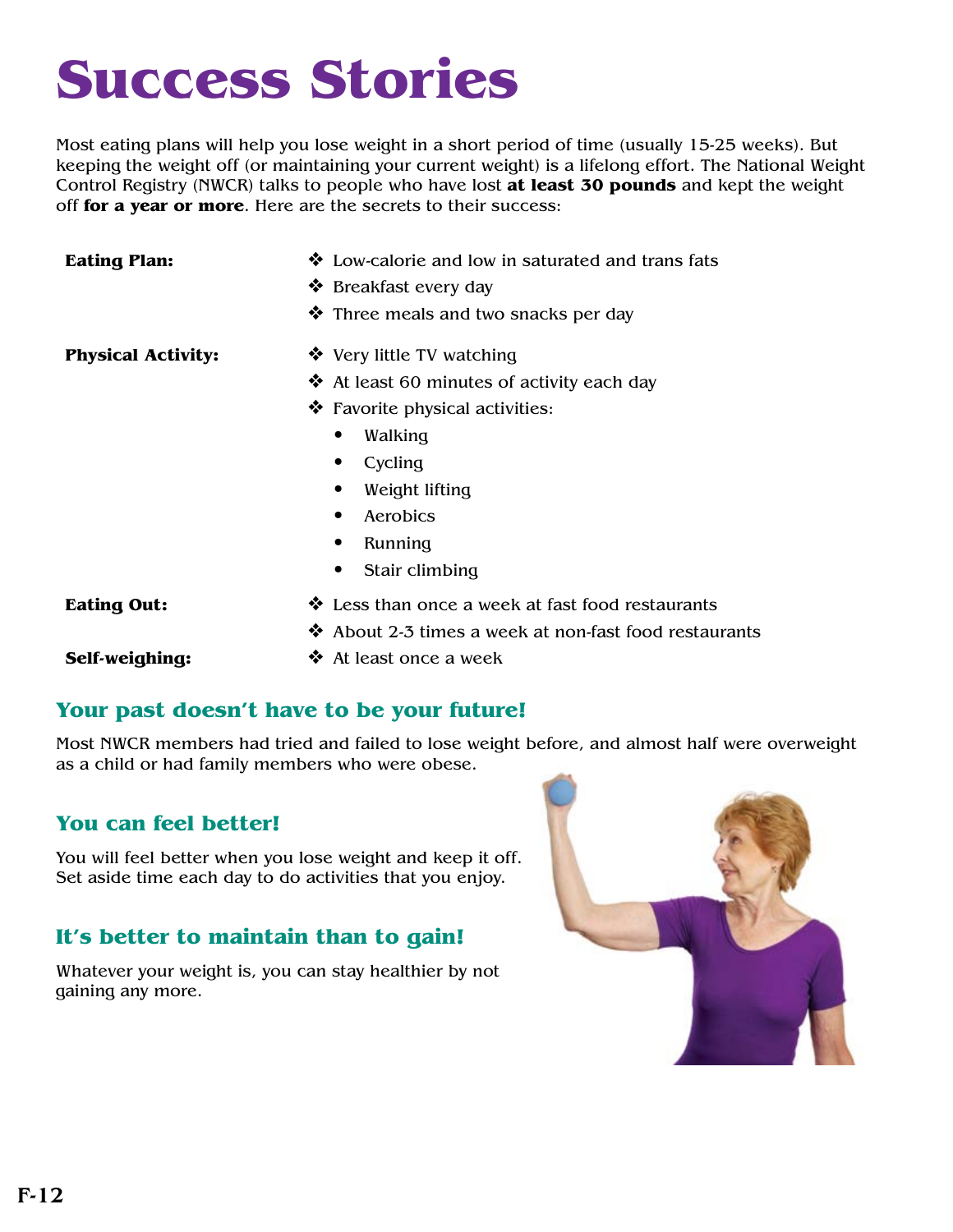## **The "Skinny" on Diets and Weight Loss**

Losing weight is hard for many people. Here are some questions and answers that can help you lose weight safely and keep it off.

## Which diets are the best?

Today's popular diets have many names but they basically all work the same way: by cutting calories. **Balanced** diets tell you how many calories to eat each day but let you eat most foods. **Reduced-fat** or **low-carbohydrate** diets have you cut calories either by eating fewer fats (especially saturated and trans fats) or fewer carbohydrates.

#### **Balanced diets**

These diets have you keep track of calories by reading labels on all foods and eating a moderate amount of fat. They:

#### **Pros:**

- $\triangleleft$  Can help you lose weight and stay at a healthy weight.
- $\mathbf{\hat{P}}$  Make sure that you get important nutrients.
- v May lower your "bad" cholesterol (LDL), raise "good" cholesterol (HDL) and lower your triglyceride levels.

#### **Cons:**

 $\diamond$  Do **not** lead to dramatic weight loss during the first week(s), so people who want a big "jump start" may be disappointed.

#### **Reduced-fat diets**

These diets replace high-fat foods (fried foods, butter, high-fat cheese) with lower-fat versions (baked foods, imitation butter flavor, low-fat cheese). They:

#### **Pros:**

- $\bullet$  Do not put many limits on your food choices.
- $\triangleleft$  Lower your risk of heart disease because eating less saturated and trans fats helps lower cholesterol levels.

#### **Cons:**

- **❖** Do **not** lead to dramatic weight loss during the first week(s), so people who want a big "jump start" may be disappointed.
- $\clubsuit$  May not work any better than higher fat diets. Higher fat diets can work just as well for weight loss; the key is to burn more calories (through physical activity) than your body takes in with the foods you eat.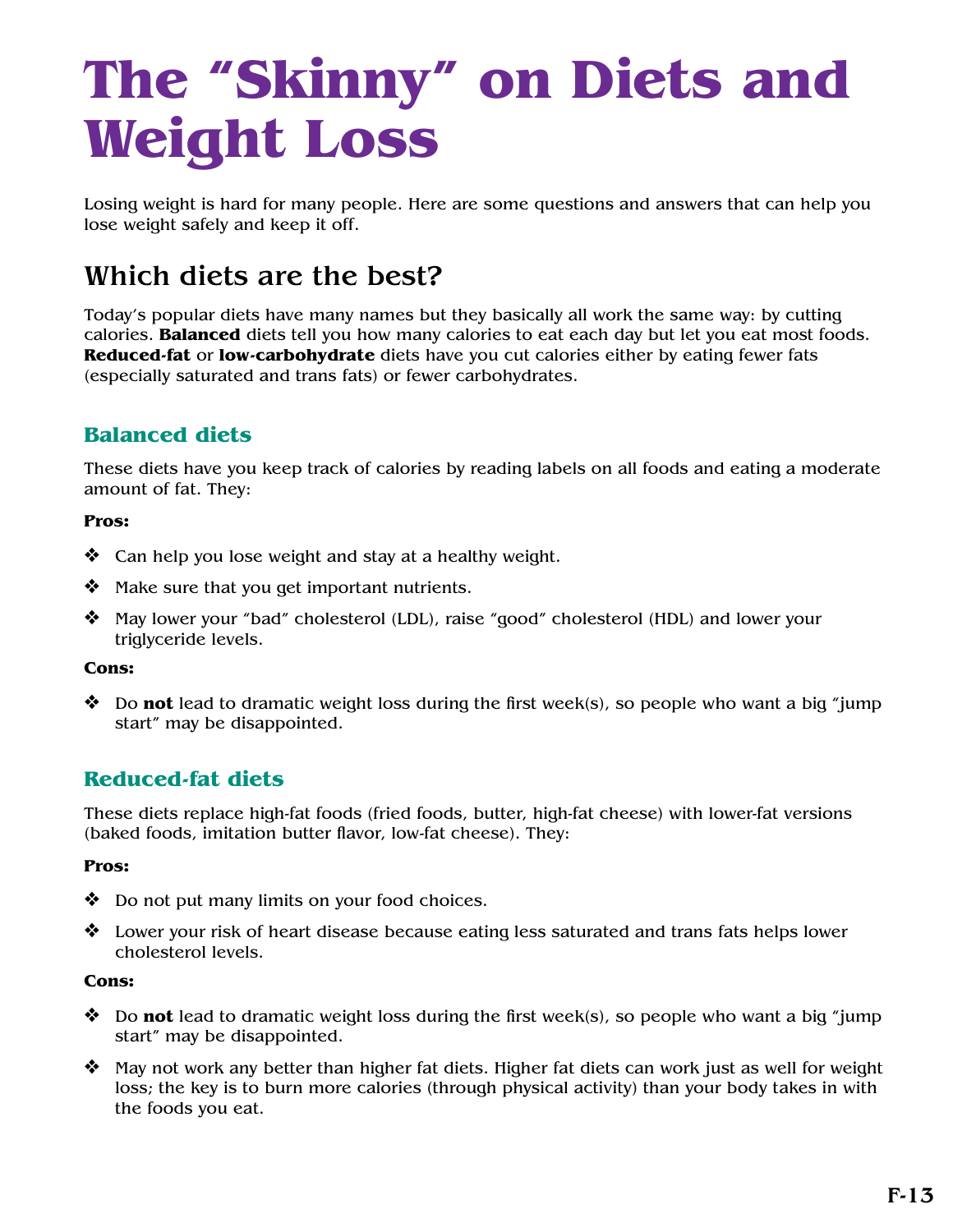#### **Low-carbohydrate diets**

These diets replace high-carbohydrate foods (breads, potatoes, fruit) with foods that are high in protein and fat (meat, nuts, eggs, cheese). They:

#### **Pros:**

- $\triangleleft$  Help fill you up and cut your appetite so that you eat less and lose weight quickly.
- v May raise your "good" cholesterol (HDL) and lower your triglyceride levels.
- May yield greater weight loss over 3 to 6 months.

#### **Cons:**

- $\bullet$  Put a lot of limits on your food choices.
- $\clubsuit$  Are missing some foods, so you may not get enough fiber and may need a daily multivitamin.
- $\triangleleft$  Are difficult to stay on for more than 3 to 6 months.

The bottom line is that any diet (if followed correctly) can help you lose weight in the short term. But losing weight is easier than keeping the weight off. To stay at a healthy weight, you need to make changes in what you eat and how active you are, changes that can **last for a lifetime.** And that's what *A New Leaf* is all about!

## Can I take diet pills to lose weight?

Diet pills cut your appetite or make your body burn calories faster. But **think twice** before you take diet pills—the pills may help you lose weight but they can cause high blood pressure, water loss, poor food absorption, or stroke. You also have to keep taking the pills to keep the weight off, which is expensive and unsafe.

## What about taking herbal weight-loss supplements?

We don't know very much about whether herbal supplements can help people lose weight. Some weight loss supplements have bad side effects. This is especially true in people who have health problems or who are taking prescription or over-the-counter medicines. It is probably smart to stay clear of herbal supplements until we learn more about them.

## Don't be fooled!

If a diet or weight loss plan sounds "too good to be true," it probably is. The only safe and healthy way to lose weight is to eat less (fewer calories) and move more (more physical activity).

### What if I have always been heavy, or if I never get to a healthy weight for my height?



Your lifestyle (what you eat and how active you are) affects your body shape and your weight, but so do your genes. If your starting weight is about 200 pounds, you will get health benefits from losing as little as 10-20 pounds. No matter what your weight is, it helps to eat well and be active!

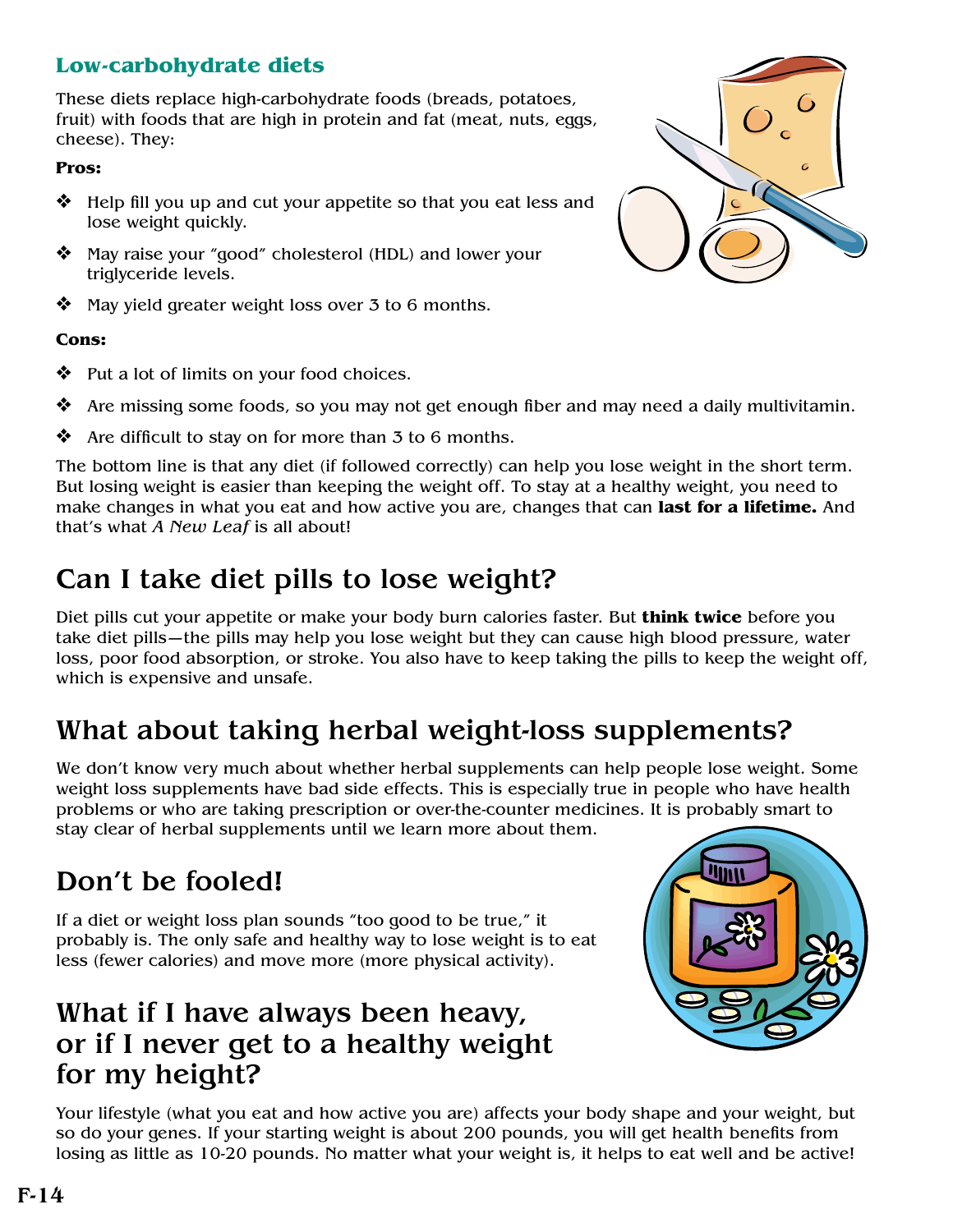## **Thoughts, Feelings, And Weight:** Break the Cycle!

## Why do people overeat?

To lose weight, it helps to know why people overeat. For many people, food is a way to comfort themselves when they're having a hard time. Read Janet's story. Can you identify with her?

#### **Janet's busy day**

Janet has been trying to lose weight for 3 weeks and has been doing very well. She has been staying away from cookies and chips and eating more fruits and vegetables instead. But today, she had a big project due at work. The project kept her so busy that she:

- ❖ Didn't eat lunch.
- $\mathbf{\hat{P}}$  Felt stressed and anxious when her boss was critical.
- $\triangleleft$  Came home tired, upset, and hungry.
- $\triangleleft$  Went right to the kitchen.
- $\bullet$  Saw cookies on the counter and ate some.
- Said to herself, "This diet is too hard and I have no willpower. I might as well forget it."
- $\triangleleft$  Ate more cookies and felt worse.

### What went wrong?

Janet got stuck in a negative cycle. She was tired, hungry, and upset. After eating the first few cookies, she:

- $\bullet$  Got mad at herself for using the cookies to feel better.
- v Blamed the diet for being "too hard" and blamed herself for lacking willpower.
- $\triangleleft$  Ate more cookies and felt worse.

## How could Janet use problem-solving skills?

- **1. Understand the problem:** Janet's first step is to understand that she ate the cookies because she was frustrated, hungry, and kept cookies in an easy-to-reach place.
- **2. List options:** Janet's options include packing lunch the night before, keeping cookies in a hard-to-reach place (or not buying them), and putting fruit on the counter instead.
- **3. Pick an option:** All of the options listed in #2 sound like good options!
- **4. Plan for roadblocks:** If Janet doesn't have time to take a lunch break, she could eat her packed lunch at her desk.
- **5. Try an option and continue to problem-solve.**

To understand what makes YOU eat unhealthy foods, see the problem-solving worksheet on the next page. Also see *Got Problems?*, page J-5.

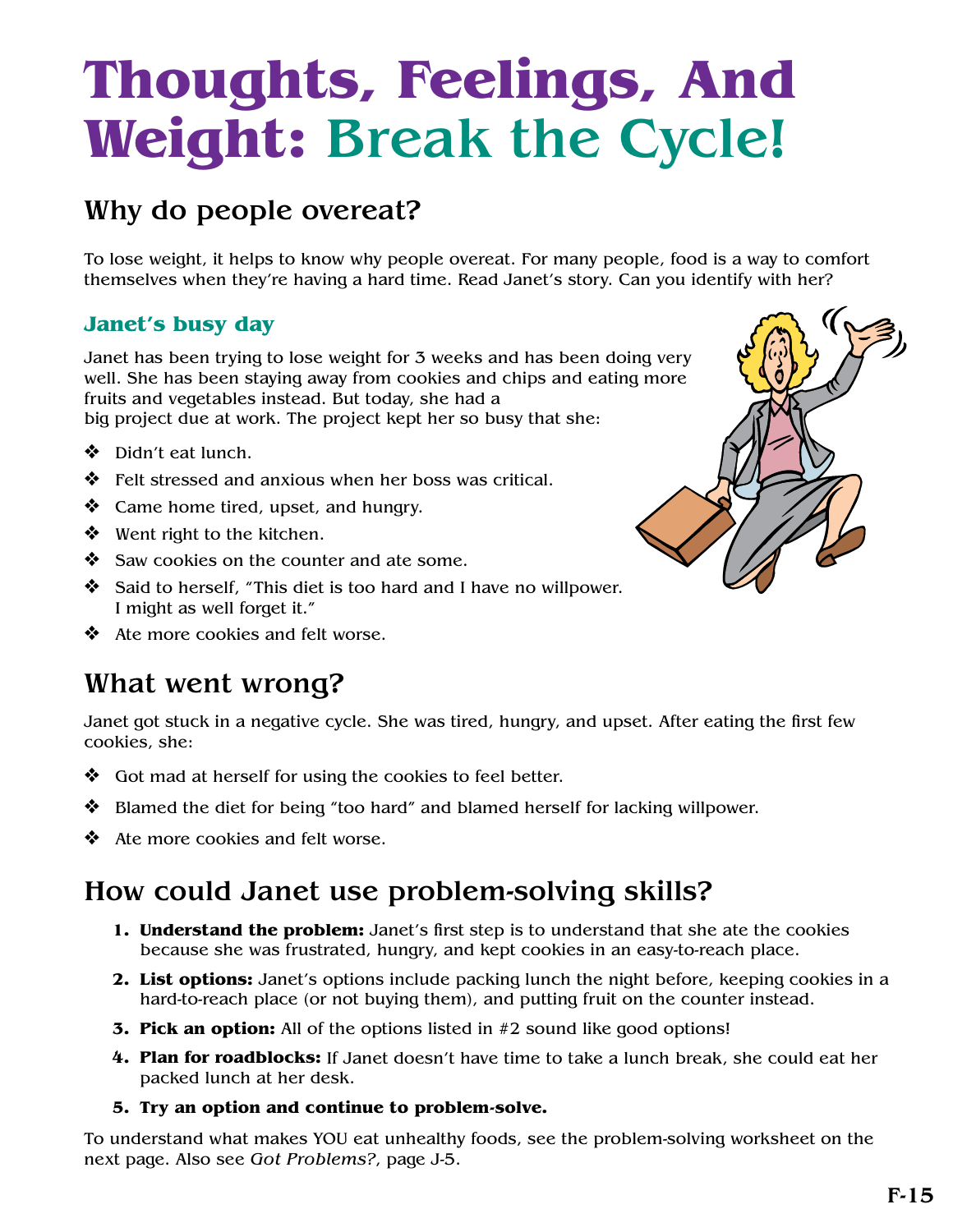## **Problem-solving Worksheet**

Think about your own life and the way you eat. You can use the same problem-solving skills that Janet used to stop negative eating cycles (see *Negative Thoughts*, page F-17 and *Got Problems?*, page J-5).

- **1. Understanding:** Many things can make you overeat or eat poorly:
	- Feeling stressed at work.
	- Fighting with your spouse or a friend.
	- Dealing with a sick friend or family member.
	- Feeling sad.

What makes you eat unhealthy foods?



**2. Listing:** What are your options? How can you avoid these problems? Or how can you make them easier to deal with so that you don't eat unhealthy "comfort" foods?

\_\_\_\_\_\_\_\_\_\_\_\_\_\_\_\_\_\_\_\_\_\_\_\_\_\_\_\_\_\_\_\_\_\_\_\_\_\_\_\_\_\_\_\_\_\_\_\_\_\_\_\_\_\_\_\_\_\_\_\_\_\_\_\_\_\_\_\_\_\_\_\_\_\_\_\_\_\_\_\_\_\_

\_\_\_\_\_\_\_\_\_\_\_\_\_\_\_\_\_\_\_\_\_\_\_\_\_\_\_\_\_\_\_\_\_\_\_\_\_\_\_\_\_\_\_\_\_\_\_\_\_\_\_\_\_\_\_\_\_\_\_\_\_\_\_\_\_\_\_\_\_\_\_\_\_\_\_\_\_\_\_\_\_\_

**3. Choosing:** Which option(s) would be easiest for you to do?

**4. Planning:** What roadblocks might come up? What could you do to deal with them?

**5. Acting:** When will you try the option(s) you selected?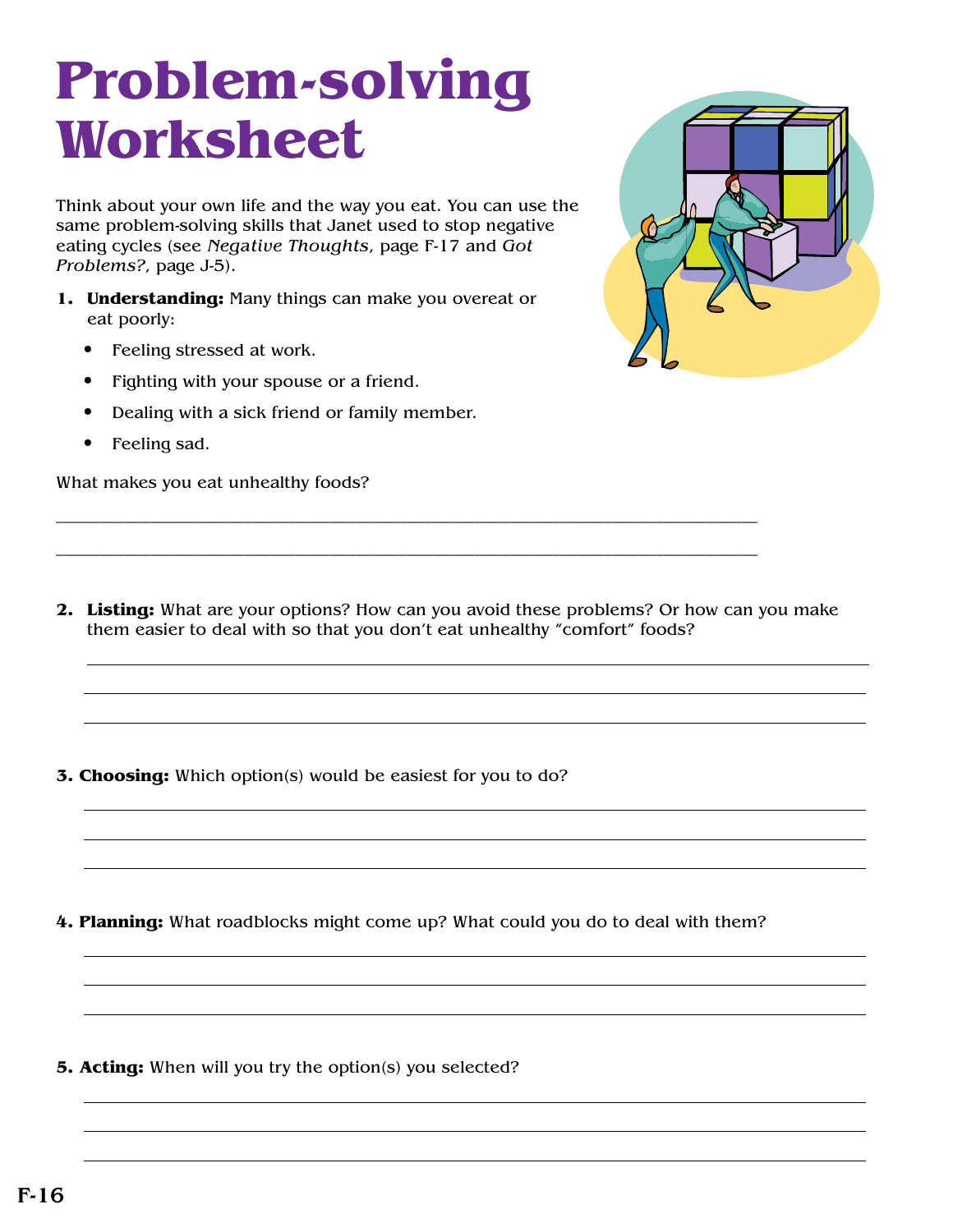# **Negative Thoughts**

Everyone has negative thoughts. But negative thinking can make you feel bad, so that you may overeat or be less active. Overeating and inactivity can lead to more negative thinking and weight gain, creating a vicious cycle of selfdefeat.



## What are common types of negative thinking?

### **All or nothing**

- v Foods are either "good" or "bad."
- $\mathbf{\hat{P}}$  You feel like either a complete success or a total failure.
- $\mathbf{\hat{P}}$  You are either "on" or "off" your weight loss program.

#### **Excuses**

- $\bullet$  You blame something or someone for your problems.
- $\mathbf{\hat{P}}$  You "can't help" not sticking to your healthy lifestyle goals.

#### **Shoulds**

 $\triangle$  You expect yourself (and others) to be perfect and then feel disappointed, angry, or resentful when you (or they) fall short.

#### **Not as good as**

- $\triangleleft$  You compare yourself to others.
- $\mathbf{\hat{P}}$  You feel bad because you don't "measure up."

### **Giving up**

❖ You feel defeated.

## How to change negative thoughts into positive thoughts

If you start down the path of negative thinking, take these steps:

- 1. Say "I'm doing it to myself."
- 2. Imagine shouting "STOP!" to yourself. Picture a huge stop sign.
- 3. Ask yourself, "Is this really true?"
- 4. Talk back with a positive thought (see box, next page).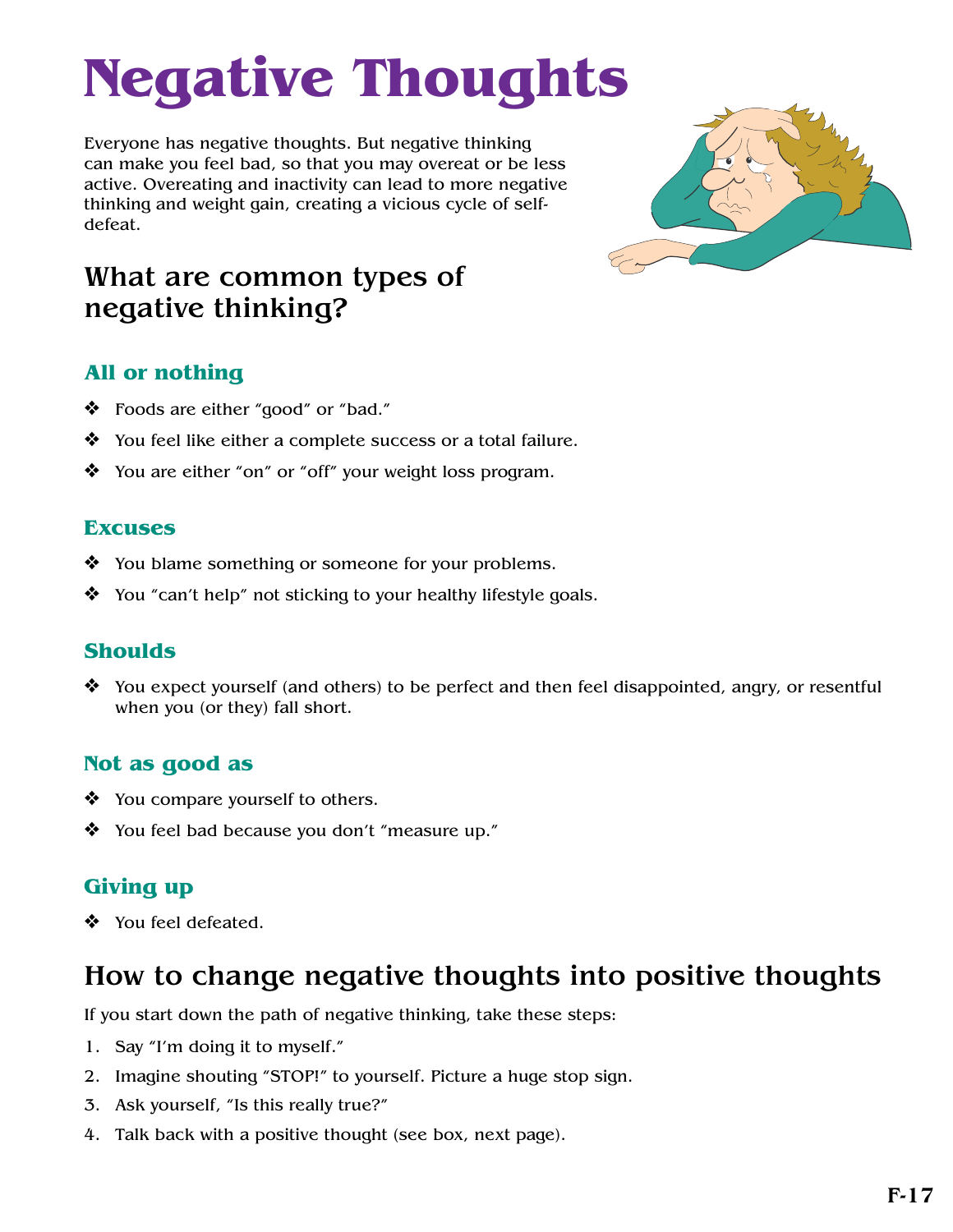| Instead of these negative<br>thoughts                                     | <b>Try thinking positive</b><br>thoughts                                                    |  |
|---------------------------------------------------------------------------|---------------------------------------------------------------------------------------------|--|
| "I can never eat dessert again."<br>(All or nothing)                      | "I can eat a little dessert and less of<br>something else, or walk for 30 more<br>minutes." |  |
| "I ate those chips. I'll never lose weight!"<br>(All or nothing)          | "One slip-up isn't the end of the world. I<br>can get back on track."                       |  |
| "It's too cold to take a walk." (Excuses)                                 | "I can try going for a walk and stop if I get<br>too cold."                                 |  |
| "I should have eaten less." (Should)                                      | "It was my choice. Next time I can decide<br>not to eat as much."                           |  |
| "Mary lost two pounds this week and I only lost<br>one." (Not as good as) | "It's not a race. Mary and I can both lose<br>weight and even help each other out."         |  |
| "I'll never get it right." (Giving up)                                    | "I'll try something different next time. It will<br>get easier."                            |  |

## **Janet's Experience**

Janet got into the cycle of negative thinking—she made **excuses**, and felt like **giving up**:

- $\triangleleft$  "This diet is too hard." (Excuses)
- $\bullet$  "I have no willpower." (Giving up)

Sticking to a healthy eating plan and being busy are challenging, but losing weight and being healthy are very important to Janet. Problem-solving, positive thinking, and stress management could help Janet handle a busy day differently.



#### **Janet's improved day**

- $\triangleleft$  Janet packed lunch the night before.
- $\clubsuit$  When her boss was critical, Janet took a 10-minute break to calm down. After her break, Janet was able to think more positively: "I am a good worker. I know that I'm doing my best, so I will not take my boss's comments too personally."
- $\mathbf{\hat{P}}$  When Janet came home, she was tired and ready for a snack, but not upset.
- $\clubsuit$  She went to the kitchen and saw a bowl of fruit on the counter, so she ate an apple.
- $\triangle$  Janet thought: "I made it through a tough day of work and stuck to my goals for eating healthy snacks. I can do it!"
- $\triangleleft$  Janet rewarded herself by taking a relaxing hot bath.

To figure out how YOU can turn negative thoughts into positive thoughts, and manage your stress, see the worksheet on the next page.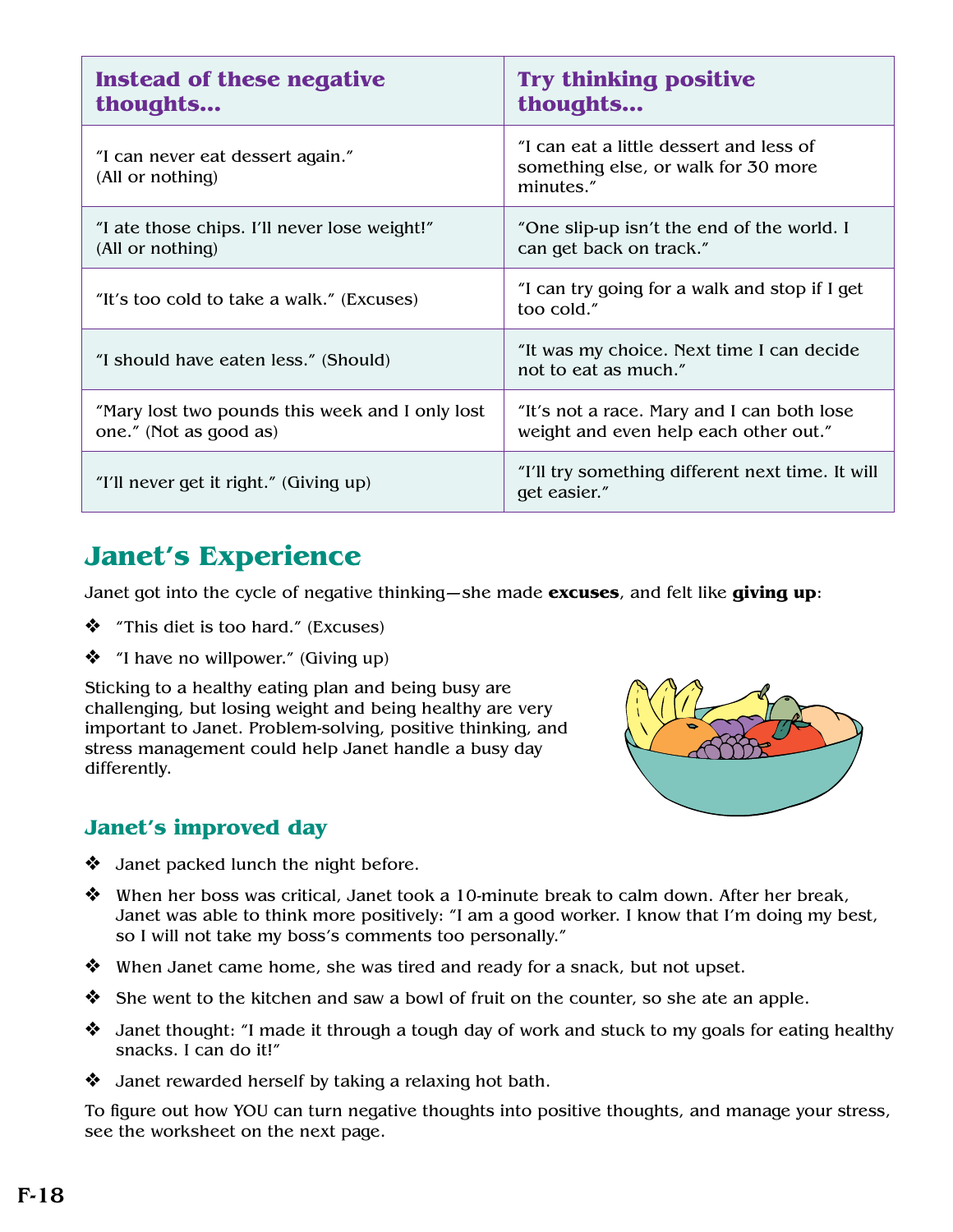## **Positive Thinking and Stress Management Worksheet**

Think about the kinds of negative thoughts you have. Do you see things as all or nothing? Do you make excuses or give up? Do you use "shoulds" or compare yourself to others?

It can take practice to learn how to problem-solve, plan ahead, change negative thoughts to positive thoughts, and manage your stress. But you CAN break the cycle! Just like Janet, you can learn to deal with stress, stop overeating, and meet your weight loss or weight



maintenance goals (see *Negative Thoughts,* page F-17, and *How Can I Deal with Stress?*, page J-1).

\_\_\_\_\_\_\_\_\_\_\_\_\_\_\_\_\_\_\_\_\_\_\_\_\_\_\_\_\_\_\_\_\_\_\_\_\_\_\_\_\_\_\_\_\_\_\_\_\_\_\_\_\_\_\_\_\_\_\_\_\_\_\_\_\_\_\_\_\_\_\_\_\_\_\_\_\_\_\_\_\_\_\_\_\_\_\_\_\_\_\_ \_\_\_\_\_\_\_\_\_\_\_\_\_\_\_\_\_\_\_\_\_\_\_\_\_\_\_\_\_\_\_\_\_\_\_\_\_\_\_\_\_\_\_\_\_\_\_\_\_\_\_\_\_\_\_\_\_\_\_\_\_\_\_\_\_\_\_\_\_\_\_\_\_\_\_\_\_\_\_\_\_\_\_\_\_\_\_\_\_\_\_ \_\_\_\_\_\_\_\_\_\_\_\_\_\_\_\_\_\_\_\_\_\_\_\_\_\_\_\_\_\_\_\_\_\_\_\_\_\_\_\_\_\_\_\_\_\_\_\_\_\_\_\_\_\_\_\_\_\_\_\_\_\_\_\_\_\_\_\_\_\_\_\_\_\_\_\_\_\_\_\_\_\_\_\_\_\_\_\_\_\_\_

\_\_\_\_\_\_\_\_\_\_\_\_\_\_\_\_\_\_\_\_\_\_\_\_\_\_\_\_\_\_\_\_\_\_\_\_\_\_\_\_\_\_\_\_\_\_\_\_\_\_\_\_\_\_\_\_\_\_\_\_\_\_\_\_\_\_\_\_\_\_\_\_\_\_\_\_\_\_\_\_\_\_\_\_\_\_\_\_\_\_\_ \_\_\_\_\_\_\_\_\_\_\_\_\_\_\_\_\_\_\_\_\_\_\_\_\_\_\_\_\_\_\_\_\_\_\_\_\_\_\_\_\_\_\_\_\_\_\_\_\_\_\_\_\_\_\_\_\_\_\_\_\_\_\_\_\_\_\_\_\_\_\_\_\_\_\_\_\_\_\_\_\_\_\_\_\_\_\_\_\_\_\_ \_\_\_\_\_\_\_\_\_\_\_\_\_\_\_\_\_\_\_\_\_\_\_\_\_\_\_\_\_\_\_\_\_\_\_\_\_\_\_\_\_\_\_\_\_\_\_\_\_\_\_\_\_\_\_\_\_\_\_\_\_\_\_\_\_\_\_\_\_\_\_\_\_\_\_\_\_\_\_\_\_\_\_\_\_\_\_\_\_\_\_

What are some of your negative thoughts about losing weight or avoiding weight gain?

How can you change them to positive thoughts?

Remind yourself why losing weight (or maintaining your weight) and getting healthier are important to you.

\_\_\_\_\_\_\_\_\_\_\_\_\_\_\_\_\_\_\_\_\_\_\_\_\_\_\_\_\_\_\_\_\_\_\_\_\_\_\_\_\_\_\_\_\_\_\_\_\_\_\_\_\_\_\_\_\_\_\_\_\_\_\_\_\_\_\_\_\_\_\_\_\_\_\_\_\_\_\_\_\_\_\_\_\_\_\_\_\_\_\_ \_\_\_\_\_\_\_\_\_\_\_\_\_\_\_\_\_\_\_\_\_\_\_\_\_\_\_\_\_\_\_\_\_\_\_\_\_\_\_\_\_\_\_\_\_\_\_\_\_\_\_\_\_\_\_\_\_\_\_\_\_\_\_\_\_\_\_\_\_\_\_\_\_\_\_\_\_\_\_\_\_\_\_\_\_\_\_\_\_\_\_ \_\_\_\_\_\_\_\_\_\_\_\_\_\_\_\_\_\_\_\_\_\_\_\_\_\_\_\_\_\_\_\_\_\_\_\_\_\_\_\_\_\_\_\_\_\_\_\_\_\_\_\_\_\_\_\_\_\_\_\_\_\_\_\_\_\_\_\_\_\_\_\_\_\_\_\_\_\_\_\_\_\_\_\_\_\_\_\_\_\_\_

Write down some successes that make you proud. (For example: Being a good parent, making the commitment to lose weight and get healthier, eating a salad instead of a burger for lunch.)

\_\_\_\_\_\_\_\_\_\_\_\_\_\_\_\_\_\_\_\_\_\_\_\_\_\_\_\_\_\_\_\_\_\_\_\_\_\_\_\_\_\_\_\_\_\_\_\_\_\_\_\_\_\_\_\_\_\_\_\_\_\_\_\_\_\_\_\_\_\_\_\_\_\_\_\_\_\_\_\_\_\_\_\_\_\_\_\_\_\_\_ \_\_\_\_\_\_\_\_\_\_\_\_\_\_\_\_\_\_\_\_\_\_\_\_\_\_\_\_\_\_\_\_\_\_\_\_\_\_\_\_\_\_\_\_\_\_\_\_\_\_\_\_\_\_\_\_\_\_\_\_\_\_\_\_\_\_\_\_\_\_\_\_\_\_\_\_\_\_\_\_\_\_\_\_\_\_\_\_\_\_\_ \_\_\_\_\_\_\_\_\_\_\_\_\_\_\_\_\_\_\_\_\_\_\_\_\_\_\_\_\_\_\_\_\_\_\_\_\_\_\_\_\_\_\_\_\_\_\_\_\_\_\_\_\_\_\_\_\_\_\_\_\_\_\_\_\_\_\_\_\_\_\_\_\_\_\_\_\_\_\_\_\_\_\_\_\_\_\_\_\_\_\_